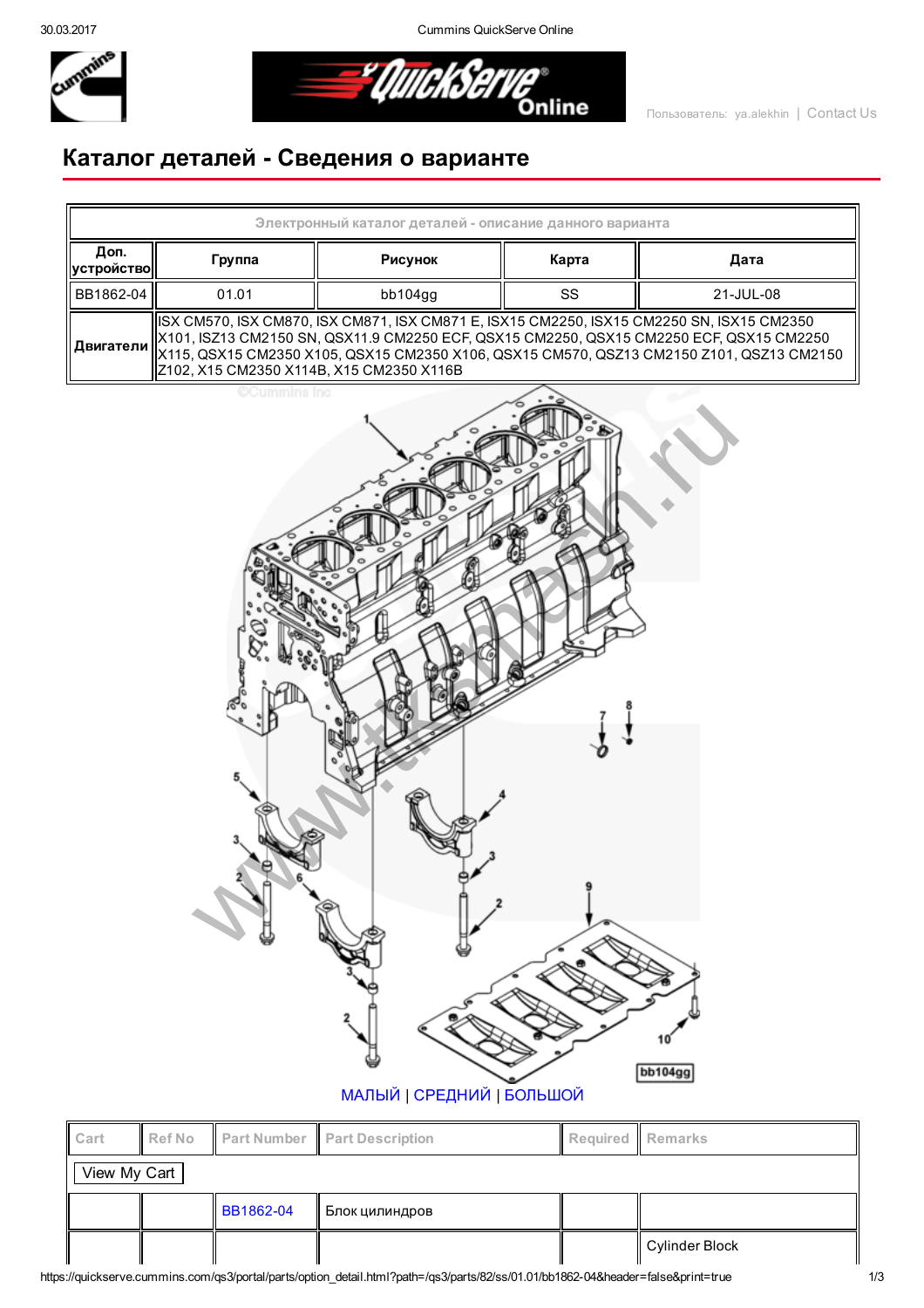|   |                           |         |                                 |              | Application: Industrial            |
|---|---------------------------|---------|---------------------------------|--------------|------------------------------------|
|   |                           |         |                                 |              | CPL Family: ISX2                   |
|   |                           |         |                                 |              | or ISX3                            |
|   |                           |         |                                 |              | Gear Housing Accessory             |
|   |                           |         |                                 |              | Mounting Hole Size: 10mm           |
|   |                           |         |                                 |              | Lower Idler Gear: Non-             |
|   |                           |         |                                 |              | <b>Scissors Type</b>               |
|   |                           |         |                                 |              | Cast Iron Gear Cover               |
|   |                           |         |                                 |              | Mounting Provision: No             |
|   |                           |         |                                 |              | Thermostat Housing                 |
|   |                           |         |                                 |              | Compatible: Single                 |
|   |                           |         |                                 |              | Thermostat                         |
|   |                           |         |                                 |              | <b>Cylinder Block Plumbing</b>     |
|   |                           |         |                                 |              | Hardware Structured: In            |
|   |                           |         |                                 |              | <b>Cylinder Block Plumbing</b>     |
|   |                           |         |                                 |              | Option                             |
|   |                           |         |                                 |              | Gear Housing Support Bracket       |
|   |                           |         |                                 |              | (Intake Side): Fabricated          |
|   |                           |         |                                 |              | <b>Customer Accessory Bracket:</b> |
|   |                           |         |                                 |              | Long Design Integrated with        |
|   |                           |         |                                 |              | Support Bracket                    |
|   |                           |         |                                 |              |                                    |
| ۳ |                           | 4965679 | Блок цилиндров                  |              | Serviced as mult kits.             |
|   | $\mathbf 1$               | 4965678 | Блок цилиндров                  | $\mathbf{1}$ |                                    |
|   | $\sqrt{2}$                | 4966356 | <b>Fracture Resistant Screw</b> | 14           |                                    |
|   | $\ensuremath{\mathsf{3}}$ | 3678507 | <b>Ring Dowel</b>               | 14           |                                    |
|   | $\overline{\mathbf{4}}$   | 3680246 | Main Bearing Cap                | $\mathbf{1}$ |                                    |
|   | 5                         | 3688547 | Main Bearing Cap                | $\mathbf{1}$ | #1                                 |
|   | $\,6\,$                   | 3688549 | Main Bearing Cap                | 5            | #'s 2,3,5,6,7                      |
|   | $\overline{7}$            | 3007636 | <b>Expansion Plug</b>           | $\mathbf{1}$ |                                    |
|   | $\bf 8$                   | 3679334 | <b>Expansion Plug</b>           | $\mathbf{1}$ |                                    |
|   |                           |         |                                 |              |                                    |